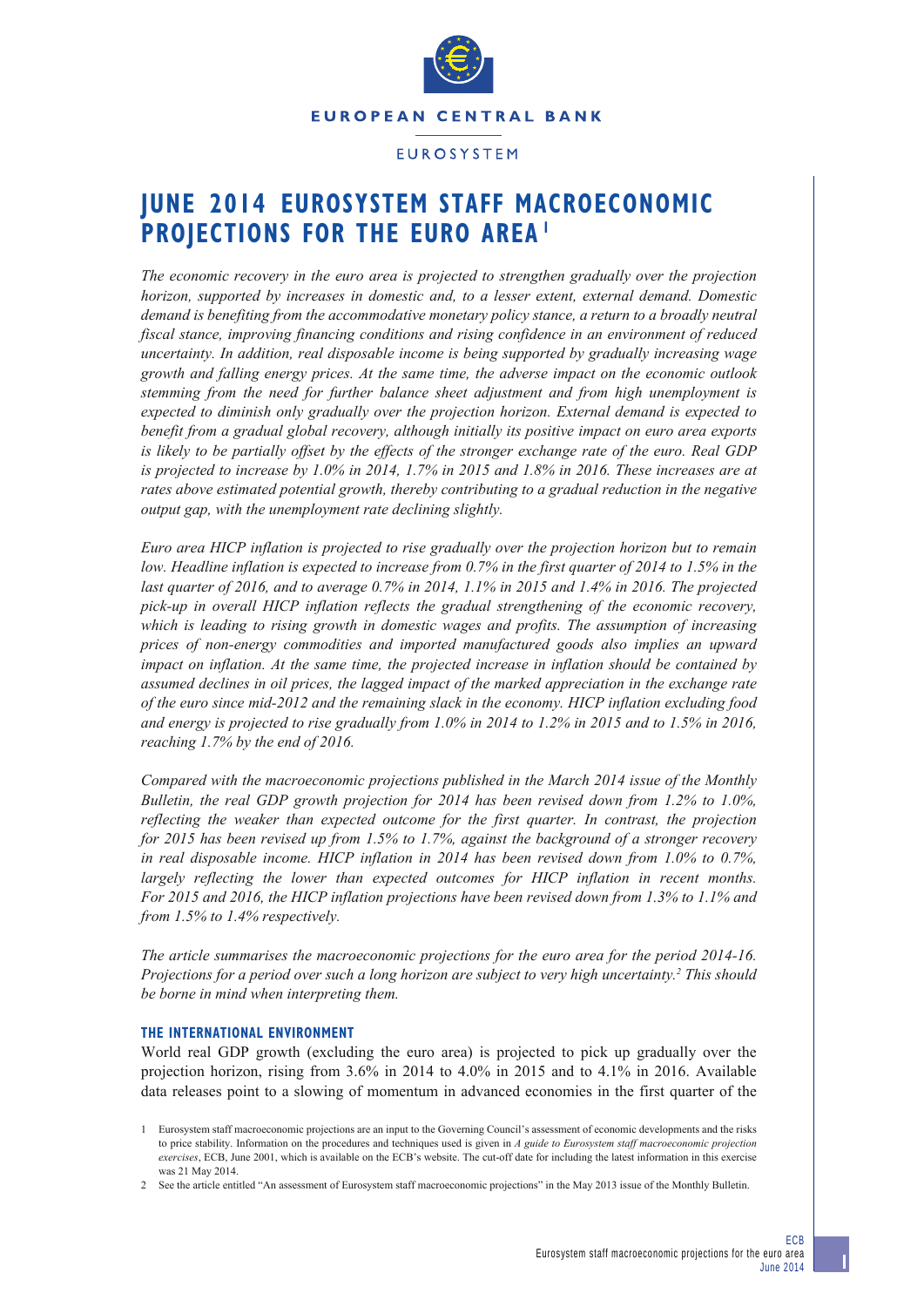year, partly related to temporary factors such as the extremely cold weather experienced in North America. Nevertheless, looking through the short-term volatility, surveys indicate reasonably robust growth momentum. Growth in emerging markets has declined, owing to weak domestic demand, the reversal of capital inflows to these economies and more limited leeway for further supportive domestic policies. Financial markets have stabilised in emerging economies since the episode of volatility in early 2014, but in many countries financial conditions have tightened quite considerably since mid-2013, weighing on activity. Looking ahead, global activity is expected to strengthen. Moderating private sector deleveraging and less fiscal consolidation, combined with improving labour markets, should support domestic demand in advanced economies. In turn, stronger demand in advanced economies should foster a rebound in the rest of the world. Growth in some emerging economies is, however, likely to be restrained by structural factors, including infrastructure bottlenecks and capacity constraints, while in those countries that were highly dependent on capital inflows and strong credit growth, activity is likely to be dampened as their economies rebalance and adjust to the changing monetary policy stance in the United States.

Global trade has lost some momentum since late last year. Looking ahead, the pick-up in activity in advanced economies – particularly in investment, which has a high import content – should spur an acceleration in global trade over the projection horizon. However, global trade is judged unlikely to expand at the same pace as in the 1990s and 2000s, when large emerging economies were being integrated into the global economy. Consequently, compared with the previous projection exercise, the baseline projection assumes a lower long-run elasticity of global trade to world activity than that seen before the global financial crisis. Global trade (excluding the euro area) is projected to grow by 4.3% in 2014, 5.7% in 2015 and 5.9% in 2016. With import demand from the euro area's main trading partners expected to expand at a slower pace than that from the rest of the world, euro area foreign demand growth is projected to be slightly weaker than global trade growth (see Table 1).

Compared with the macroeconomic projections published in the March 2014 issue of the Monthly Bulletin, global real GDP growth for 2014 has been revised down from 3.9% to 3.6%. The outlook for euro area foreign demand has been revised downwards over the entire projection horizon.

## **Table 1 The international environment**

| (annual percentage changes)                      |                  |      |      |            |      |      |                                   |        |        |        |
|--------------------------------------------------|------------------|------|------|------------|------|------|-----------------------------------|--------|--------|--------|
|                                                  | <b>June 2014</b> |      |      | March 2014 |      |      | <b>Revisions since March 2014</b> |        |        |        |
|                                                  | 2013             | 2014 | 2015 | 2016       | 2014 | 2015 | 2016                              | 2014   | 2015   | 2016   |
| World (excluding euro area) real GDP             | 3.4              | 3.6  | 4.0  | 4.1        | 3.9  | 4.0  | 4.1                               | $-0.3$ | 0.0    | 0.0    |
| Global (excluding euro area) trade <sup>1)</sup> | 3.5              | 4.3  | 5.7  | 5.9        | 5.1  | 6.2  | 6.2                               | $-0.8$ | $-0.5$ | $-0.3$ |
| Euro area foreign demand <sup>2)</sup>           | 3.0              | 3.7  | 5.2  | 5.6        | 4.5  | 5.6  | 5.8                               | $-0.7$ | $-0.4$ | $-0.2$ |

1) Calculated as a weighted average of imports.

2) Calculated as a weighted average of imports of euro area trade partners.

Note: Revisions are calculated from unrounded data.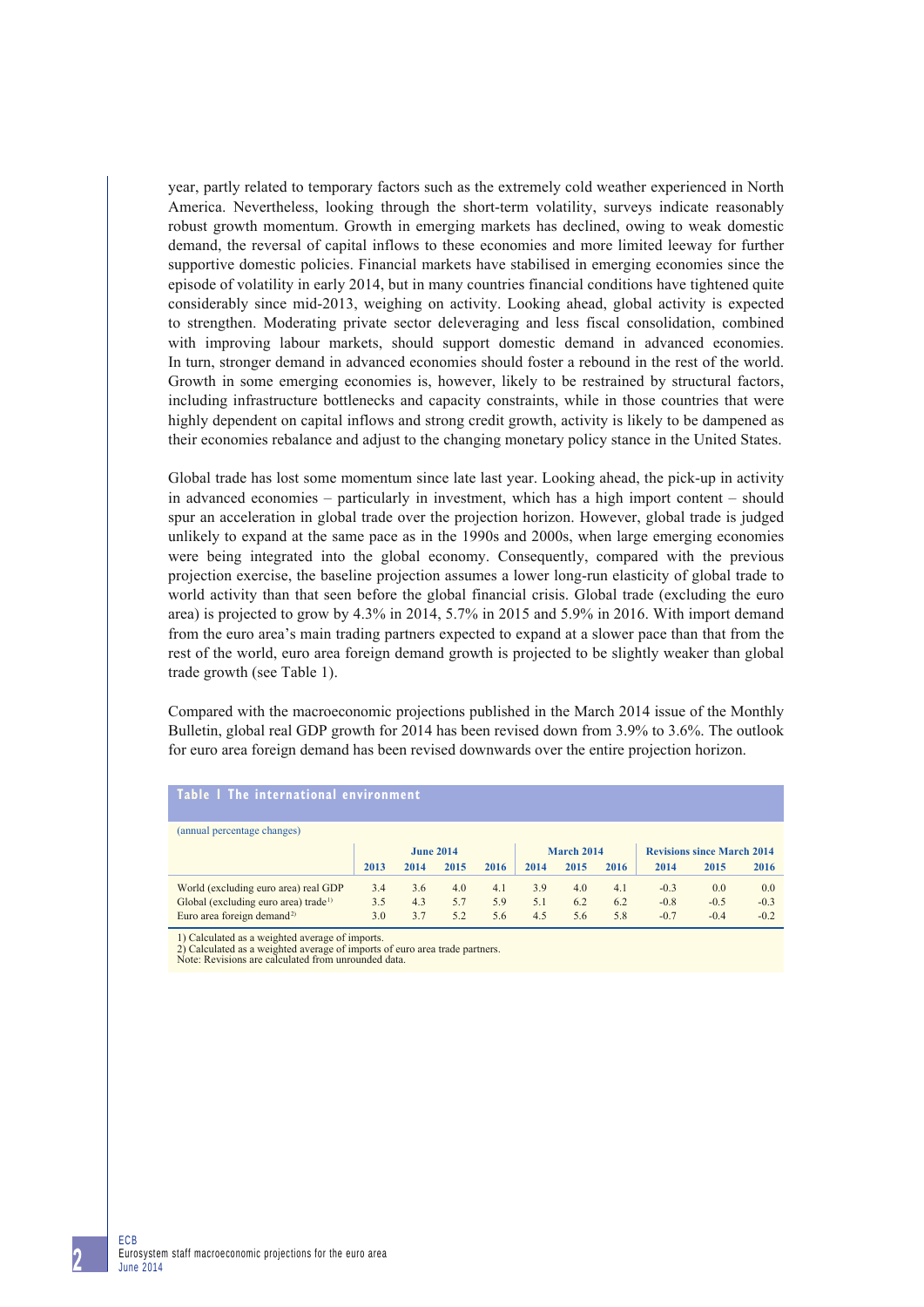#### **Box 1**

## **TECHNICAL ASSUMPTIONS ABOUT INTEREST RATES, EXCHANGE RATES, COMMODITY PRICES AND FISCAL POLICIES**

The technical assumptions about interest rates and commodity prices are based on market expectations, with a cut-off date of 14 May 2014. Short-term rates are measured by the threemonth EURIBOR, with market expectations derived from futures rates. The methodology gives an average level for these short-term interest rates of 0.3% for 2014, 0.3% for 2015 and 0.4% for 2016. The market expectations for euro area ten-year nominal government bond yields imply an average level of 2.4% in 2014, 2.6% in 2015 and 3.0% in 2016<sup>1</sup>. Reflecting the path of forward market interest rates and the gradual pass-through of changes in market rates to lending rates, composite bank lending rates on loans to the euro area non-financial private sector are expected to remain broadly stable in 2014 and 2015, before rising gradually thereafter.

As regards commodity prices, on the basis of the path implied by futures markets in the two-week period ending on the cut-off date, the price of a barrel of Brent crude oil is assumed to fall from USD 108.8 in 2013 to USD 98.2 in 2016. The prices of non-energy commodities in US dollars are assumed to increase marginally in 2014, before rising somewhat faster in 2015 and 2016.2

Bilateral exchange rates are assumed to remain unchanged over the projection horizon at the average levels prevailing in the two-week period ending on the cut-off date of 14 May 2014. This implies an exchange rate of USD 1.38 per euro between 2014 and 2016, which is 4.2% higher than in 2013. Over the projection horizon, the effective exchange rate of the euro is assumed to be 2.7% stronger than in 2013.

| <b>Technical assumptions</b>                 |                  |       |       |                   |        |       |                                         |        |        |        |
|----------------------------------------------|------------------|-------|-------|-------------------|--------|-------|-----------------------------------------|--------|--------|--------|
|                                              | <b>June 2014</b> |       |       | <b>March 2014</b> |        |       | <b>Revisions since</b><br>March $20141$ |        |        |        |
|                                              | 2013             | 2014  | 2015  | 2016              | 2014   | 2015  | 2016                                    | 2014   | 2015   | 2016   |
| Three-month EURIBOR (percentage per annum)   | 0.2              | 0.3   | 0.3   | 0.4               | 0.3    | 0.4   | 0.8                                     | 0.0    | $-0.1$ | $-0.3$ |
| Ten-year government bond yields              |                  |       |       |                   |        |       |                                         |        |        |        |
| (percentage per annum)                       | 2.9              | 2.4   | 2.6   | 3.0               | 2.8    | 3.2   | 3.6                                     | $-0.5$ | $-0.6$ | $-0.6$ |
| Oil price (in USD/barrel)                    | 108.8            | 107.2 | 102.2 | 98.2              | 105.8  | 101.1 | 96.9                                    | 1.3    | 1.2    | 1.3    |
| Non-energy commodity prices, in USD          |                  |       |       |                   |        |       |                                         |        |        |        |
| (annual percentage change)                   | $-5.2$           | 0.3   | 1.7   | 4.6               | $-2.5$ | 3.1   | 4.8                                     | 2.8    | $-1.4$ | $-0.2$ |
| USD/EUR exchange rate                        | 1.33             | 1.38  | 1.38  | 1.38              | 1.36   | 1.36  | 1.36                                    | 1.7    | 2.0    | 2.0    |
| Euro nominal effective exchange rate (EER20) |                  |       |       |                   |        |       |                                         |        |        |        |
| (annual percentage change)                   | 3.8              | 2.6   | 0.1   | 0.0               | 1.6    | 0.0   | 0.0                                     | 1.0    | 0.1    | 0.0    |

1) Revisions are expressed as percentages for levels, differences for growth rates and percentage points for interest rates and bond yields. Note: Revisions are calculated from unrounded data.

<sup>1</sup> The assumption for euro area ten-year nominal government bond yields is based on the weighted average of countries' ten-year benchmark bond yields, weighted by annual GDP figures and extended by the forward path derived from the ECB's euro area all-bonds ten-year par yield, with the initial discrepancy between the two series kept constant over the projection horizon. The spreads between country-specific government bond yields and the corresponding euro area average are assumed to be constant over the projection horizon.

<sup>2</sup> Oil and food commodity price assumptions are based on futures prices up to the end of the projection horizon. The prices of other nonenergy hard commodities are assumed to follow futures until the second quarter of 2015 and thereafter to evolve in line with global economic activity. EU farm gate prices (in euro), which are used for forecasting food consumer prices, are projected on the basis of an econometric model that takes into account developments in international food commodity prices.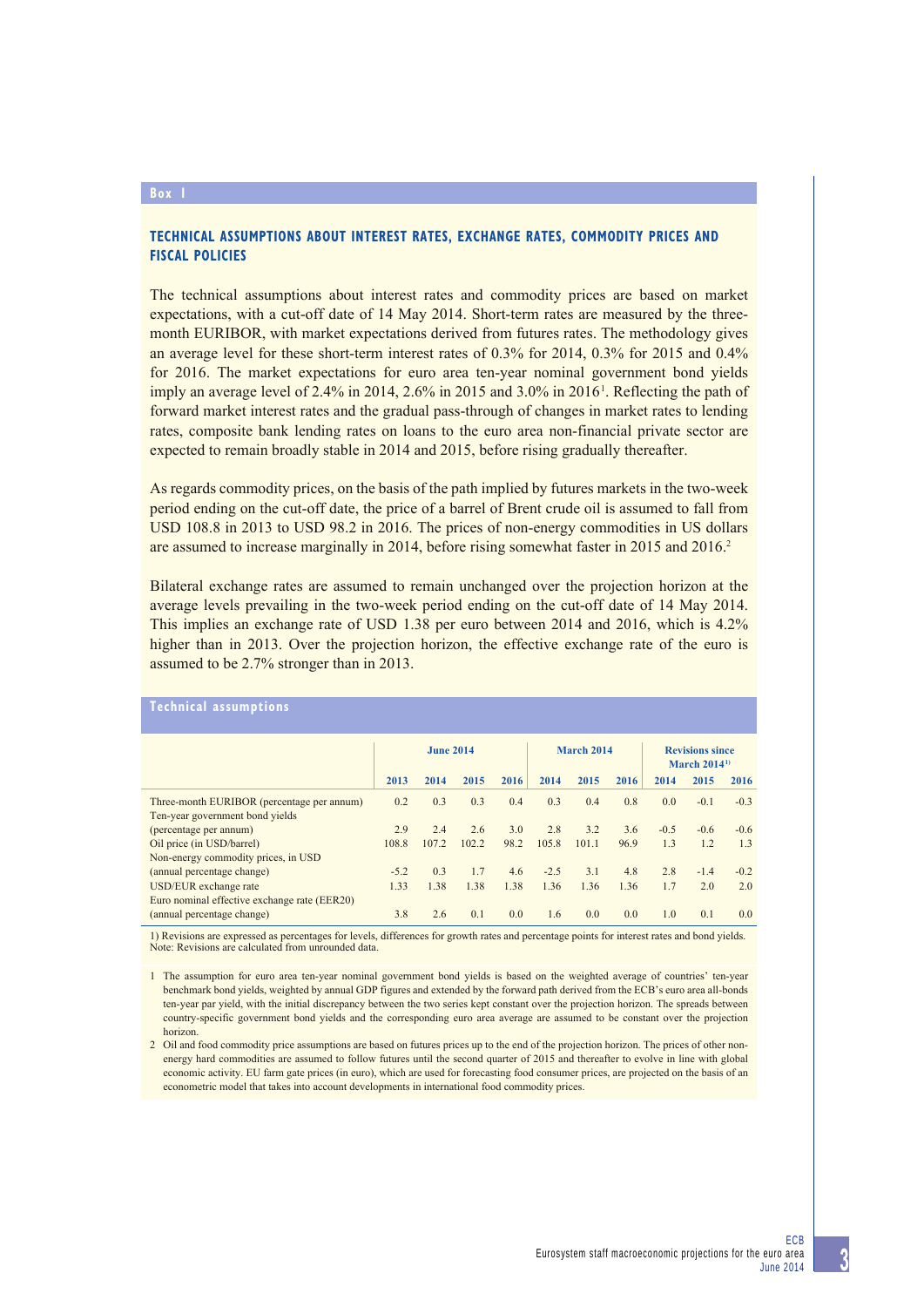The fiscal policy assumptions reflect the approved budget laws of euro area countries, their medium-term budgetary plans and well-specified measures from the updates of the stability programmes that were available as of 21 May 2014. They include all policy measures that have already been approved by national parliaments or that have been defined in sufficient detail by governments and are likely to pass the legislative process. Overall, these assumptions imply, on average, only a small amount of fiscal consolidation over the projection horizon, based on budgetary plans for 2014 and only limited information for 2015 and 2016. The assumed fiscal consolidation over the projection horizon is significantly below that observed in recent years.

Compared with the March 2014 issue of the Monthly Bulletin, the main changes in the technical assumptions include lower short-term and long-term interest rates in the euro area. While US dollar-denominated oil prices are somewhat higher than in March, there has also been a moderate appreciation in the exchange rate of the euro.

#### **REAL GDP GROWTH PROJECTIONS**

Euro area real GDP rose by 0.2% in the first quarter of 2014, recording its fourth consecutive quarterly increase. Survey data indicate a stabilisation of business confidence across sectors and across countries in recent months, at levels close to or above their long-term averages, pointing to a further increase in activity in the second quarter of 2014. The underlying growth momentum is projected to increase, particularly in some of the stressed economies. The projected pick-up in activity should be supported mainly by a strengthening of domestic demand, owing to the accommodative monetary policy stance, a return to a broadly neutral fiscal stance following years of substantial fiscal tightening, a return to neutral credit supply conditions, and the improved confidence of both businesses and households in an environment of reduced uncertainty. In particular, private consumption should benefit from the favourable impact of rising wage growth and declining energy prices on real disposable income. Moreover, activity is expected to be increasingly supported by a gradual strengthening of external demand, although initially growth in exports is likely to be hampered by the appreciation in the effective exchange rate of the euro. At the same time, the adverse impact on the outlook for domestic demand, stemming from the need for further adjustment of private and public sector balance sheets and, in particular, from high unemployment in some countries, is expected to diminish only gradually over the projection horizon, while labour supply constraints may emerge in other countries. In annual average terms, real GDP is expected to increase by 1.0% in 2014, 1.7% in 2015 and 1.8% in 2016. This growth pattern reflects a steadily rising contribution from domestic demand combined with a small positive contribution from net exports. As actual growth is projected to exceed the estimated potential growth rate, the output gap is expected to narrow but to still remain negative at the end of the projection horizon.

Looking at the components of demand in more detail, growth in extra-euro area exports is projected to gain momentum in the course of 2014 and 2015, reflecting the gradual strengthening of euro area foreign demand and the fading away of the adverse impact of the euro's recent appreciation. Euro area export market shares are projected to decline marginally over the projection horizon, albeit with rather heterogeneous developments across the euro area countries, reflecting diverse competitiveness developments. Intra-euro area exports are projected to grow more slowly than extra-euro area exports, owing to the still relative weakness of domestic demand within the euro area.

Business investment is projected to pick up gradually during the projection horizon, supported by the strengthening of domestic and external demand in the context of accumulated needs for replacement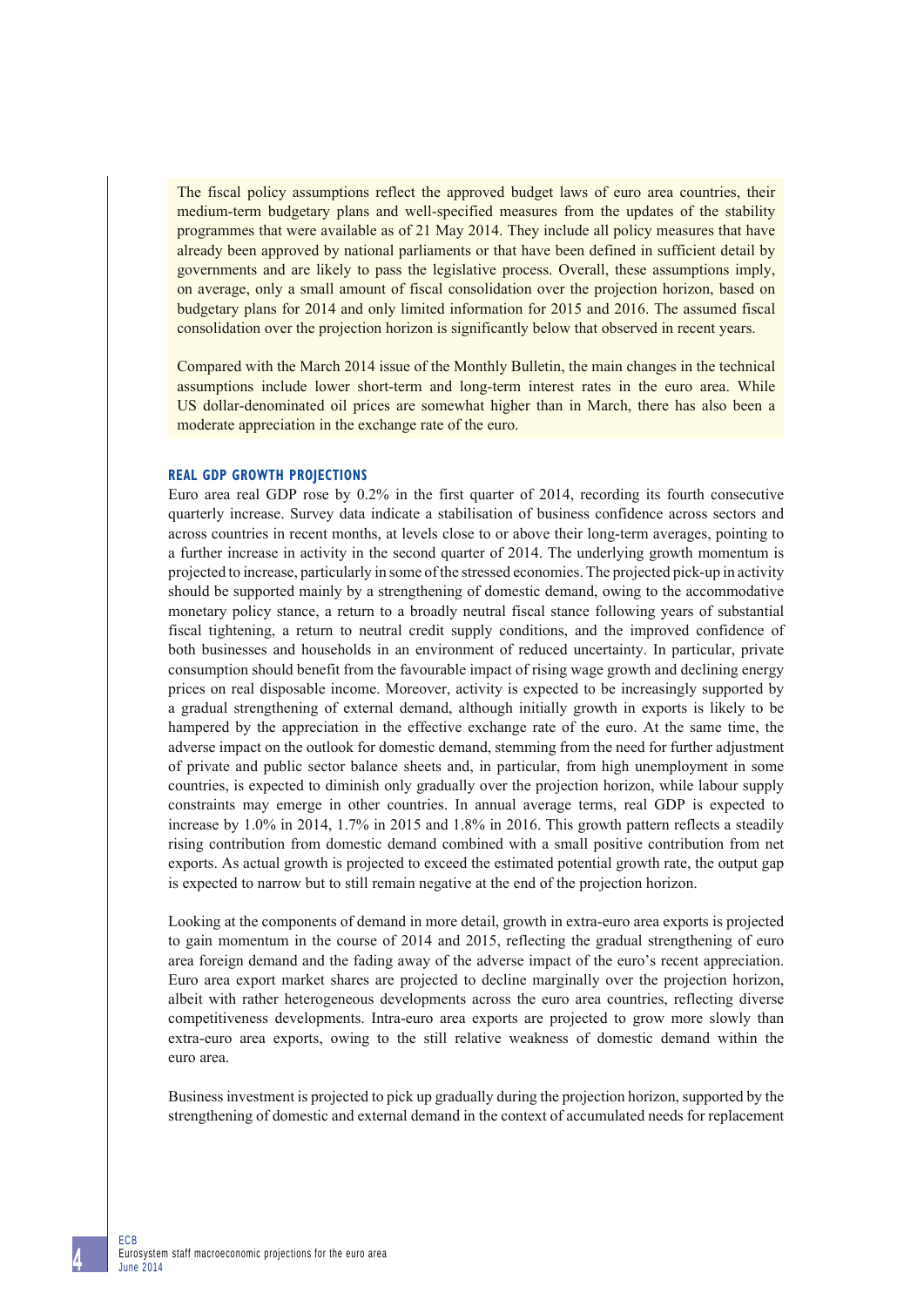| Table 2 Macroeconomic projections for the euro area <sup>1)</sup> |  |
|-------------------------------------------------------------------|--|
|                                                                   |  |

| (annual percentage changes)       |                  |                   |                   |                   |                                 |                                     |                   |        |             |        |
|-----------------------------------|------------------|-------------------|-------------------|-------------------|---------------------------------|-------------------------------------|-------------------|--------|-------------|--------|
|                                   | <b>June 2014</b> |                   |                   | <b>March 2014</b> | <b>Revisions since</b>          |                                     |                   |        |             |        |
|                                   |                  |                   |                   |                   | <b>March 2014</b> <sup>2)</sup> |                                     |                   |        |             |        |
|                                   | 2013             | 2014              | 2015              | 2016              | 2014                            | 2015                                | 2016              | 2014   | $2015$ 2016 |        |
| Real GDP <sup>3)</sup>            | $-0.4$           | 1 <sub>0</sub>    | 1.7               | 1.8               | 1.2                             | 1.5                                 | 1.8               | $-0.1$ | 0.2         | 0.0    |
|                                   |                  | $[0.6 - 1.4]^{4}$ | $[0.6 - 2.8]^{4}$ | $[0.5 - 3.1]^{4}$ | $[0.8 - 1.6]^{4}$               | $[0.4 - 2.6]^{4}$                   | $[0.7 - 2.9]^{4}$ |        |             |        |
| Private consumption               | $-0.6$           | 0.7               | 1.5               | 1.6               | 0.7                             | 1.2                                 | 1.4               | 0.0    | 0.2         | 0.2    |
| Government consumption            | 0.2              | 0.4               | 0.4               | 0.4               | 0.4                             | 0.4                                 | 0.7               | 0.0    | 0.0         | $-0.3$ |
| Gross fixed capital               |                  |                   |                   |                   |                                 |                                     |                   |        |             |        |
| formation                         | $-2.7$           | 1.7               | 3.1               | 3.5               | 2.1                             | 2.7                                 | 3.7               | $-0.4$ | 0.4         | $-0.2$ |
| Exports <sup>5)</sup>             | 1.7              | 3.6               | 4.8               | 5.3               | 3.6                             | 4.7                                 | 5.1               | 0.1    | 0.1         | 0.2    |
| Imports <sup>5)</sup>             | 0.5              | 3.6               | 4.8               | 5.5               | 3.5                             | 4.7                                 | 5.2               | 0.1    | 0.1         | 0.3    |
| Employment                        | $-0.8$           | 0.3               | 0.5               | 0.7               | 0.2                             | 0.5                                 | 0.7               | 0.1    | 0.1         | 0.0    |
| Unemployment rate                 |                  |                   |                   |                   |                                 |                                     |                   |        |             |        |
| (percentage of labour force)      | 12.0             | 11.8              | 11.5              | 11.0              | 11.9                            | 11.7                                | 11.4              | $-0.2$ | $-0.3$      | $-0.4$ |
| <b>HICP</b>                       | 1.4              | 0.7               | 1.1               | 1.4               | 1.0                             | 1 <sub>3</sub>                      | 1.5               | $-0.3$ | $-0.1$      | $-0.1$ |
|                                   |                  | $[0.6 - 0.8]^{4}$ | $[0.5 - 1.7]^{4}$ | $[0.6 - 2.2]^{4}$ |                                 | $[0.7 - 1.3]^{4}$ $[0.6 - 2.0]^{4}$ | $[0.7 - 2.3]^{4}$ |        |             |        |
| HICP excluding energy             | 1.4              | 1.0               | 1.3               | 1.6               | 1.2                             | 1.5                                 | 1.7               | $-0.2$ | $-0.1$      | $-0.1$ |
| HICP excluding energy             |                  |                   |                   |                   |                                 |                                     |                   |        |             |        |
| and food                          | 1.1              | 1.0               | 1.2               | 1.5               | 1.1                             | 1.4                                 | 1.7               | $-0.1$ | $-0.2$      | $-0.1$ |
| HICP excluding energy.            |                  |                   |                   |                   |                                 |                                     |                   |        |             |        |
| food and changes                  |                  |                   |                   |                   |                                 |                                     |                   |        |             |        |
| in indirect taxes <sup>6)</sup>   | 1.0              | 0.9               | 1.2               | 1.5               | 1.0                             | 1.4                                 | 1.7               | $-0.1$ | $-0.2$      | $-0.2$ |
| Unit labour costs                 | 1.2              | 0.9               | 0.7               | 1.1               | 0.8                             | 1.0                                 | 1.2               | 0.1    | $-0.3$      | $-0.1$ |
| Compensation per                  |                  |                   |                   |                   |                                 |                                     |                   |        |             |        |
| employee                          | 1.7              | 1.6               | 1.9               | 2.2               | 1.7                             | 2.0                                 | 2.3               | $-0.1$ | $-0.1$      | $-0.1$ |
| Labour productivity               | 0.5              | 0.7               | 1.1               | 1.0               | 0.9                             | 1.0                                 | 1.1               | $-0.2$ | 0.1         | $-0.1$ |
| General government                |                  |                   |                   |                   |                                 |                                     |                   |        |             |        |
| budget balance                    | $-3.0$           | $-2.5$            | $-2.3$            | $-1.9$            | $-2.7$                          | $-2.5$                              | $-2.1$            | 0.2    | 0.2         | 0.2    |
| Structural budget balance         |                  |                   |                   |                   |                                 |                                     |                   |        |             |        |
| (percentage of GDP) <sup>7)</sup> | $-2.2$           | $-2.0$            | $-2.0$            | $-1.9$            | $-2.2$                          | $-2.2$                              | $-2.0$            | 0.3    | 0.2         | 0.1    |
| General government                |                  |                   |                   |                   |                                 |                                     |                   |        |             |        |
| gross debt                        | 92.6             | 93.4              | 92.6              | 91.1              | 93.5                            | 93.2                                | 92.2              | 0.0    | $-0.7$      | $-1.1$ |
| Current account balance           |                  |                   |                   |                   |                                 |                                     |                   |        |             |        |
| (percentage of GDP)               | 2.4              | 2.6               | 2.6               | 2.8               | 2.4                             | 2.6                                 | 2.7               | 0.2    | 0.0         | 0.1    |

1) The data refer to the euro area including Latvia, except for the HICP data in 2013. The average annual percentage change in the HICP

for 2014 is based on a euro area composition in 2013 that already includes Latvia. 2) Revisions are calculated from unrounded figures. 3) Working day-adjusted data.

4) The ranges shown around the projections are based on the differences between actual outcomes and previous projections carried out<br>over a number of years. The width of the ranges is twice the average absolute value of th *projection ranges*, ECB, December 2009, available on the ECB's website. 5) Including intra-euro area trade.

6) The sub-index is based on estimates of actual impacts of indirect taxes. This may differ from Eurostat data, which assume a full and

immediate pass-through of tax impacts to the HICP.<br>7) Calculated as the government balance net of transitory effects of the economic cycle and temporary measures taken by governments.<br>The calculation follows the ESCB appro

investment, the very low level of interest rates, a strengthening of profits, reduced uncertainty and the easing of adverse credit supply effects. However, the combined adverse impact of lower trend growth and the need for further corporate balance sheet restructuring in some euro area countries is assessed to dampen the recovery of business investment over the projection horizon.

Residential investment is projected to pick up gradually as activity recovers in an environment of low mortgage rates. However, over the next few quarters, further adjustment needs in the housing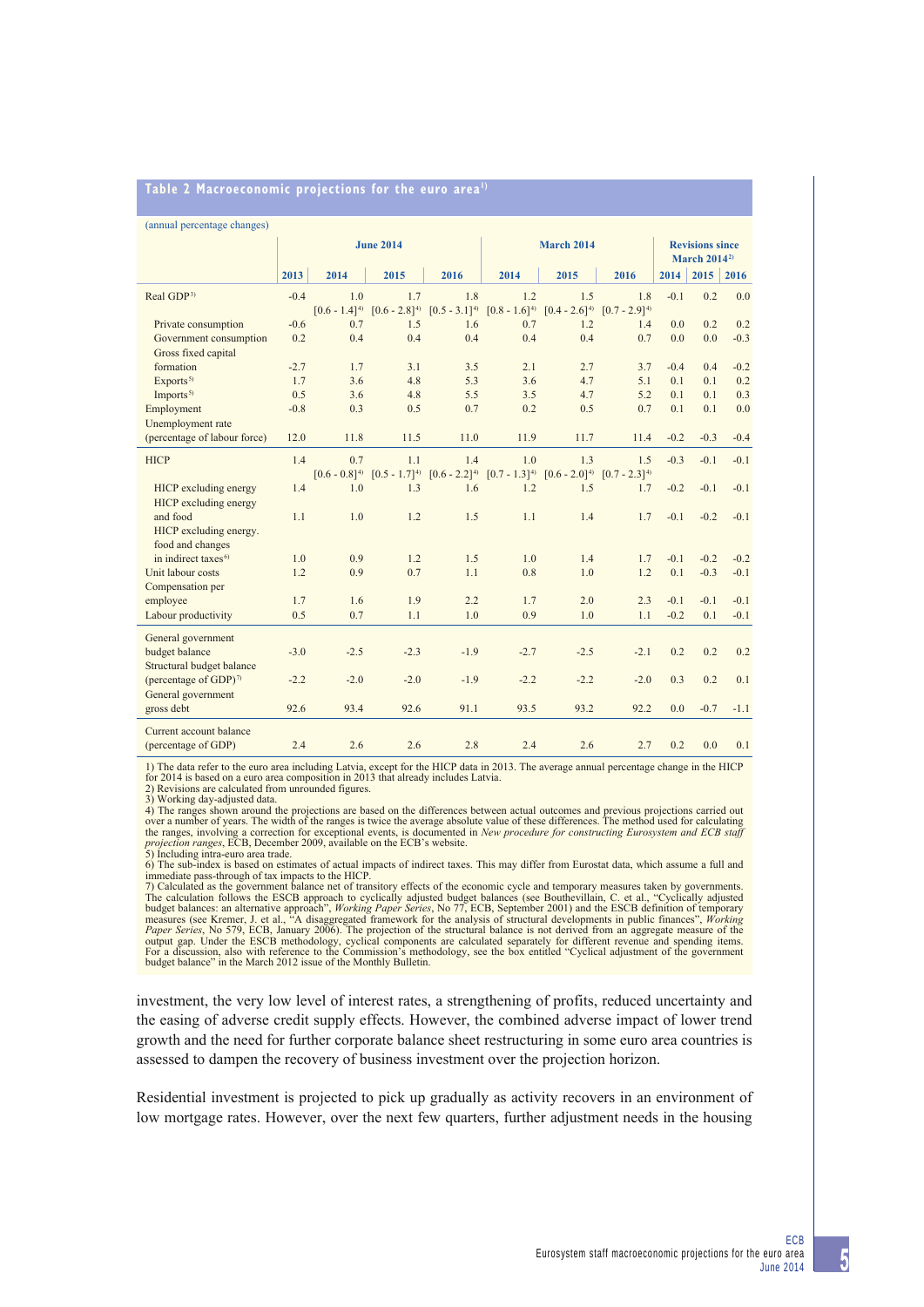markets in some countries and weak growth in real disposable income will continue to weigh on the outlook. Government investment is expected to remain weak throughout the projection horizon, owing to the planned fiscal consolidation measures in several euro area countries that outweigh the more expansionary public investment profile in others.

Employment in terms of persons stabilised in the second half of 2013 and is projected to pick up modestly thereafter. The weak recovery in employment reflects the slow pick-up in activity, the lagged response of employment to output growth and further cuts in the public sector headcount in some countries. These factors are likely to outweigh the positive impact of labour market reforms, which have increased flexibility and supported private sector job creation, especially in some stressed countries. The labour force is expected to increase moderately over the projection horizon, owing to immigration and increases in the participation of certain segments of the population amid an improving labour market situation. The unemployment rate has edged down in recent months and is expected to decline further over the projection horizon but to remain above the levels recorded before the crisis. Labour productivity (measured as output per person employed) is projected to improve, reflecting the expected pick-up in real GDP growth and the lagged response of employment to developments in activity.

Private consumption is expected to gain some momentum during the course of 2014 and to increase further in 2015 and 2016, closely following real disposable income growth, as the saving ratio remains flat. Growth in real disposable income is projected to be supported by stronger labour income, reflecting rising employment and higher wage growth, a less adverse impact of fiscal consolidation and low inflation developments. Government consumption is assumed to increase moderately over the projection horizon.

Extra-euro area imports are projected to grow moderately over the projection horizon, while remaining constrained by the subdued growth of total euro area demand. Net trade is expected to contribute moderately to real GDP growth over the projection horizon. The current account surplus is expected to rise slightly, reaching 2.8% of GDP in 2016.

Compared with the macroeconomic projections published in the March 2014 issue of the Monthly Bulletin, the real GDP growth projection for 2014 has been revised down from 1.2% to 1.0%, reflecting the weaker than expected outcome for the first quarter. The real GDP growth projection for 2015 has been revised up from 1.5% to 1.7%, on account of lower interest rate assumptions and lower commodity price inflation supporting real incomes. The projection for 2016 is broadly unchanged.

## **PRICE AND COST PROJECTIONS**

According to Eurostat's flash estimate, overall HICP inflation stood at 0.5% in May 2014. The subdued current rate of inflation reflects a stagnation of energy prices, food prices and non-energy industrial goods prices, as well as a subdued trend in services prices.

Headline HICP inflation is expected to remain at low levels until the third quarter of 2014. It is then projected to rise gradually and to reach 1.5% by the end of the projection horizon. This projected gradual pick-up in overall HICP inflation reflects the gradual strengthening of the economic recovery and its implications in terms of a narrowing of the negative output gap and a pick-up in wage and profit growth. The assumption of increasing prices of non-energy commodities and imported manufactured goods also implies an upward impact on inflation. Nonetheless, the

ECB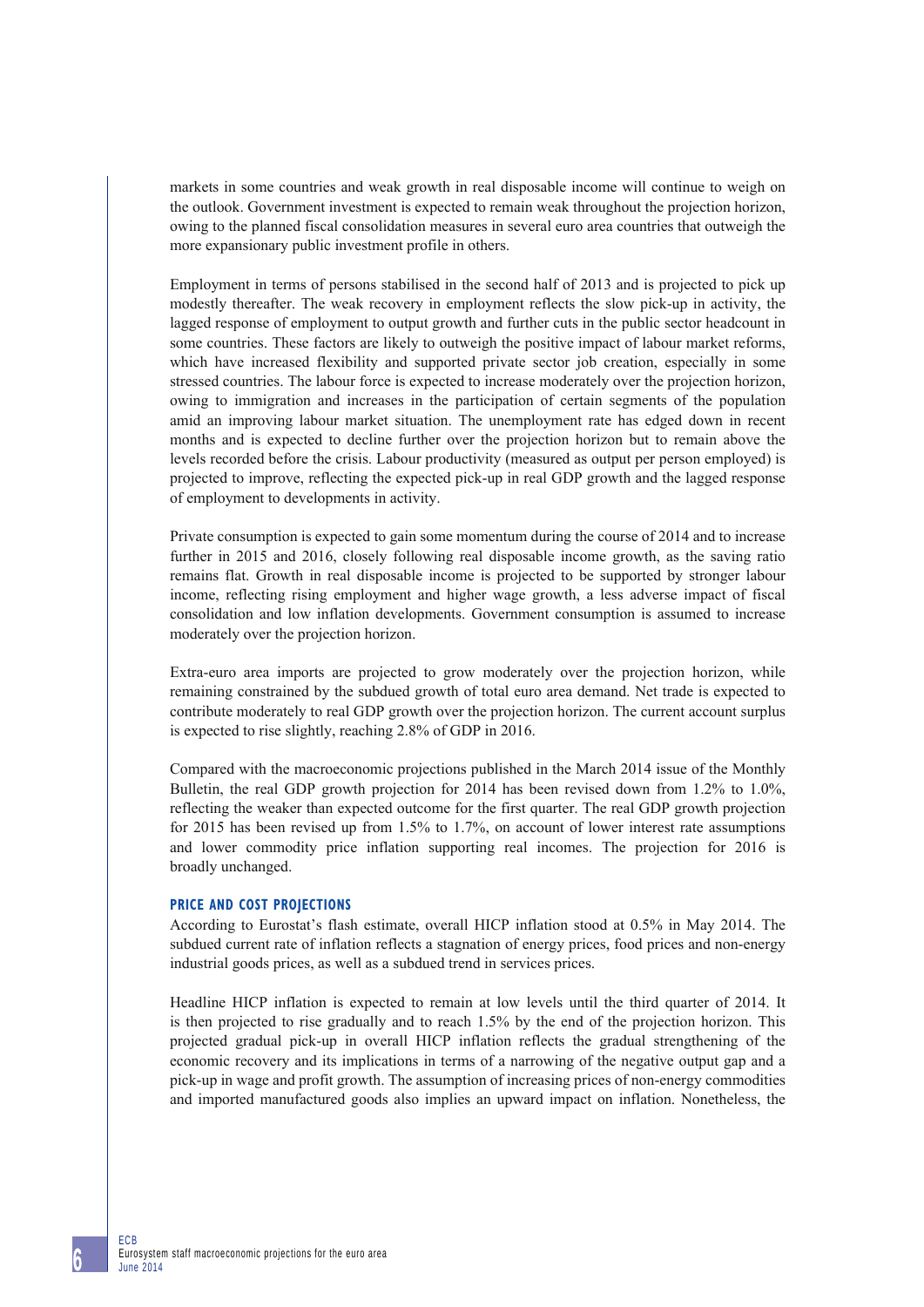projected increase in inflation should be modest, contained in particular by the assumption of declining oil prices according to futures markets, the lagged impact of the marked appreciation in the exchange rate of the euro since mid-2012 and the fact that, despite a narrowing of the output gap, there is still likely to be slack in the economy until 2016.

In more detail, energy price inflation is expected to rise from its very negative rate in early 2014 but to remain slightly negative over most of the projection horizon, in line with the downward sloping path of the oil price futures curve. The marginally negative contribution from energy prices to HICP inflation over the projection horizon compares with an average contribution of around 0.5 percentage point over the period 1999-2013 and explains, to a large extent, the moderate inflation outlook.

Food price inflation is projected to continue to decline until the third quarter of 2014, owing to the delayed pass-through of past declines in food commodity prices and to downward base effects. Given the assumed increase in EU farm gate prices and the gradual economic recovery, food price inflation is expected to rise continually over the projection horizon and to average 1.9% in 2016. The average contribution from food price inflation to headline inflation is 0.3 percentage point over the projection horizon, compared with an average contribution of around 0.5 percentage point since 1999.

HICP inflation excluding food and energy is expected to have bottomed out during the fourth quarter of 2013 and the first few months of 2014. It is projected to pick up over the projection horizon as the recovery gains momentum, leading to rising growth rates for wages and profits, and to reach 1.7% in the last quarter of 2016. The average contribution from HICP inflation excluding food and energy to headline inflation over the projection horizon is expected to amount to 0.9 percentage point, which is only slightly below its average since 1999.

Increases in indirect taxes that are included in fiscal consolidation plans are expected to make a small upward contribution of around 0.1 percentage point to HICP inflation in 2014. The magnitude of this contribution is slightly smaller than that recorded in 2013. In 2015 and 2016, the contributions are currently expected to be negligible, given the lack of information on approved fiscal measures for those years.

External price pressures weakened substantially in the course of 2013, reflecting the impact of sluggish global growth on global prices, the appreciation of the euro and declines in oil and non-oil commodity prices. Looking ahead, the annual growth rate of the import deflator is expected to rise gradually over the projection horizon and to turn positive at the beginning of 2015. It is projected to average 1.2% in 2016, a rate close to its long-term average growth rate. The increase in the growth rate of the import deflator reflects the assumed strengthening of global growth and thus increasing global manufacturing prices, the expected pick-up in non-energy commodity prices and the fading effects from the past appreciation of the euro.

With regard to domestic price pressures, the gradual improvement in euro area labour market conditions is expected to lead to a pick-up in compensation per employee. However, unit labour cost growth is projected to be dampened in the first two years of the projection horizon by a stronger increase in productivity than nominal wage growth, reflecting the cyclical recovery in productivity. In 2016, a continued strengthening of wage growth, together with a weakening of productivity growth, is expected to contribute to a pick-up in unit labour cost growth.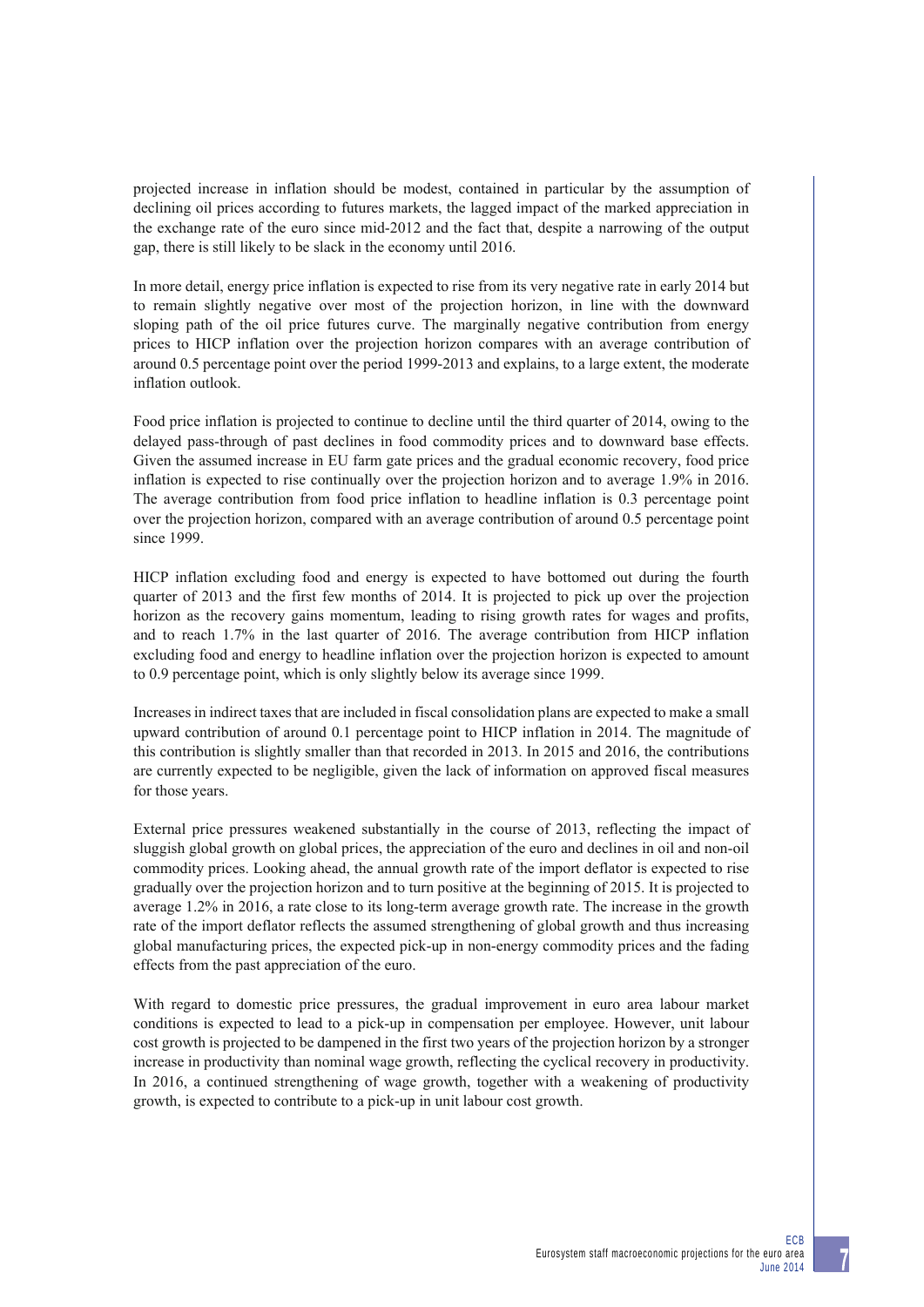## **Chart 1 Macroeconomic projections 1)**

(quarterly data)



1) The ranges shown around the central projections are based on the differences between actual outcomes and previous projections carried out over a number of years. The width of the ranges is twice the average absolute value of these differences. The method used<br>for calculating the ranges, involving a correction for exceptional events, is documented *and ECB staff projection ranges*, ECB, December 2009, available on the ECB's website. 2) Working day-adjusted data.

Profit margins (as measured by the difference between the GDP deflator at factor cost and unit labour cost growth) are expected to increase over the projection horizon, supported by the cyclical recovery of the economy.

Compared with the macroeconomic projections published in the March 2014 issue of the Monthly Bulletin, the projection for headline HICP inflation in 2014 has been revised down from 1.0% to 0.7%, largely reflecting the lower than expected outcomes in recent months. The projections for HICP inflation in 2015 and 2016 have been revised down from 1.3% to 1.1% and from 1.5% to 1.4% respectively, mainly reflecting lower unit labour cost growth.

## **FISCAL OUTLOOK**

On the basis of the assumptions outlined in Box 1, the general government deficit-to-GDP ratio for the euro area is projected to decrease from 3.0% in 2013 to 2.5% in 2014 and to fall further to 1.9% in 2016. This reduction mainly reflects an improvement in the cyclical position. In addition, an improvement in the cyclically adjusted primary balance is expected on account of fiscal consolidation efforts in some euro area countries and only negligible government assistance to the financial sector. The structural budget balance is projected to improve somewhat throughout the projection period, albeit at a slower pace than in recent years. This improvement is mainly driven by assumed continued moderate growth in government expenditure. The euro area general government gross debt-to-GDP ratio is projected to peak at 93.4% in 2014, declining thereafter to 91.1% in 2016.

The following boxes include certain sensitivity analyses (Box 2), comments on the euro area's exposure to the crisis in Ukraine (Box 3) and a comparison with other available forecasts (Box 4).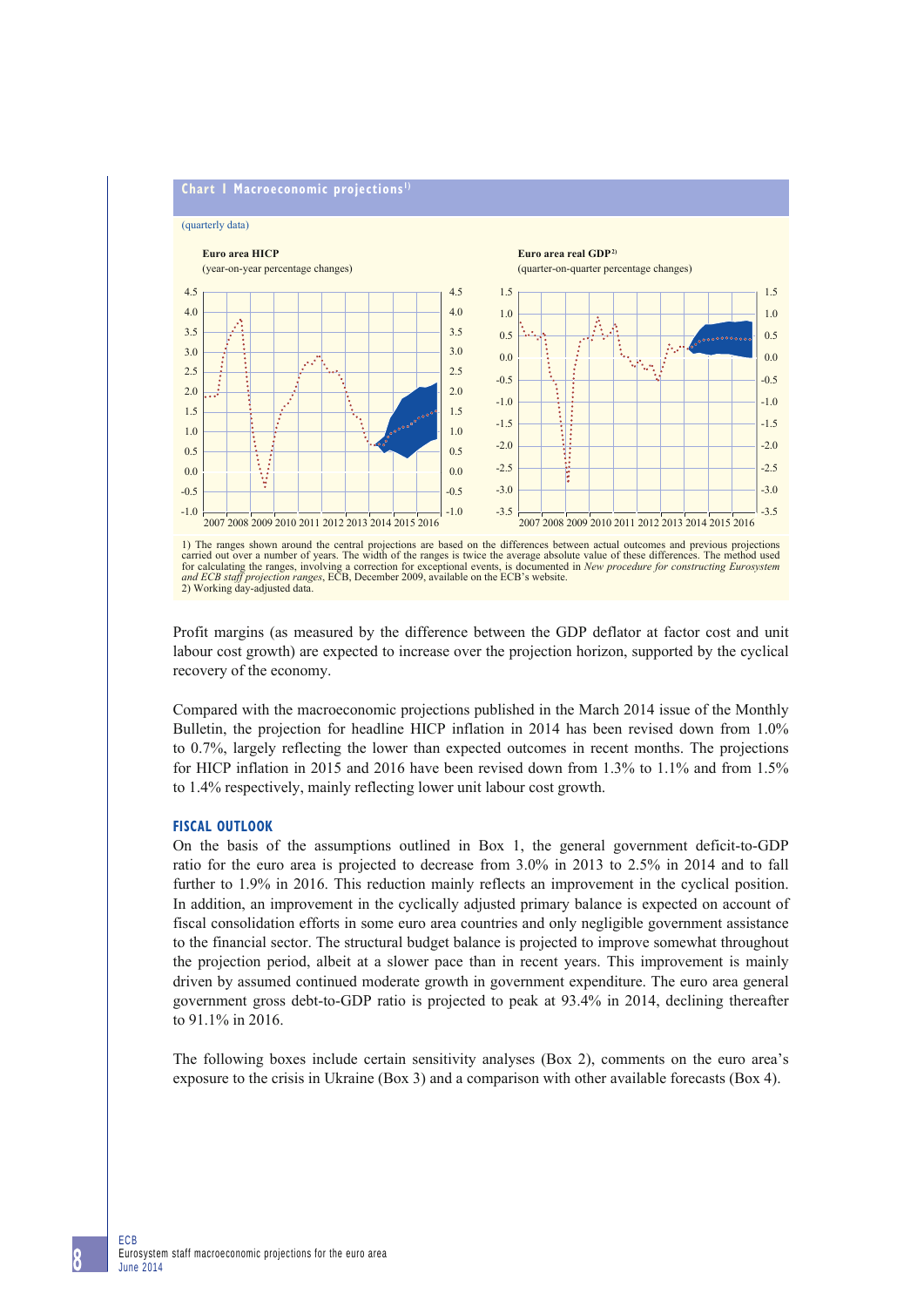## **SENSITIVITY ANALYSES**

Projections rely heavily on technical assumptions regarding the evolution of certain key variables. Given that some of these variables can have a large impact on the projections of the euro area, the sensitivity of the latter with respect to alternative paths of these underlying assumptions can help in the analysis of risks around the projections. This box discusses the uncertainty around three key underlying assumptions and the sensitivity of the projections with respect to these assumptions.<sup>1</sup>

## **1) An alternative oil price path**

The assumptions for oil prices in the current Eurosystem staff projections are taken from market expectations as measured by oil futures prices, which predict a fall of oil prices over the projection horizon (see Box 1). However, uncertainty remains regarding this profile. There is uncertainty over the evolution of developments in both supply and demand.

The expected fall in oil prices may reflect a market view that oil production in several OPEC countries, which has been reduced recently due to political instability or geopolitical tensions, will partly recover and/or will be compensated by an increase in US production of shale oil. However, higher oil prices might emerge in the event of unexpected geopolitical events in major oil-producing countries in the short term or of a stronger global recovery in the medium term.

Overall, in the context of a global recovery, an oil price higher than the one assumed in the baseline projection appears to be plausible. Therefore, an increasing upward adjustment of the path of oil price futures is considered in this sensitivity analysis.<sup>2</sup> The alternative path assumes oil prices to be 1%, 7% and 13% above futures prices for 2014, 2015 and 2016, respectively. Based on Eurosystem staff macroeconomic models, the higher oil price would cause HICP inflation to be 0.2 percentage point above the baseline projection for 2015 and 2016. At the same time, higher oil prices would also dampen real GDP growth, which would be 0.1 percentage point lower in 2015 and 2016.

#### **2) Lower foreign demand**

The linkage between global trade and global GDP growth seems to have changed in recent years. Before the financial crisis, global imports typically rose considerably faster than activity (the historical elasticity of trade to activity growth between 1982 and 2007 was 1.8). However, since 2011, global GDP and imports have grown at a similar pace (with the elasticity between 2011 and 2013 averaging 1.1). Continuing this period of relative trade weakness, global trade has softened slightly at the start of 2014.

The baseline projection assumes a gradual recovery in global trade momentum over the projection horizon, albeit to a somewhat lower long-term elasticity to activity than before

## **Box 2**

<sup>1</sup> All simulations have been conducted under the assumption of no policy change and no change to any other variable concerning the technical assumptions and the international environment of the euro area.

<sup>2</sup> For a detailed description of the model that was used to derive this upward adjustment, see Pagano, P. and Pisani, M., "Risk-adjusted forecasts of oil prices", *The B.E. Journal of Macroeconomics*, Vol. 9, Issue 1, Art. 24, 2009.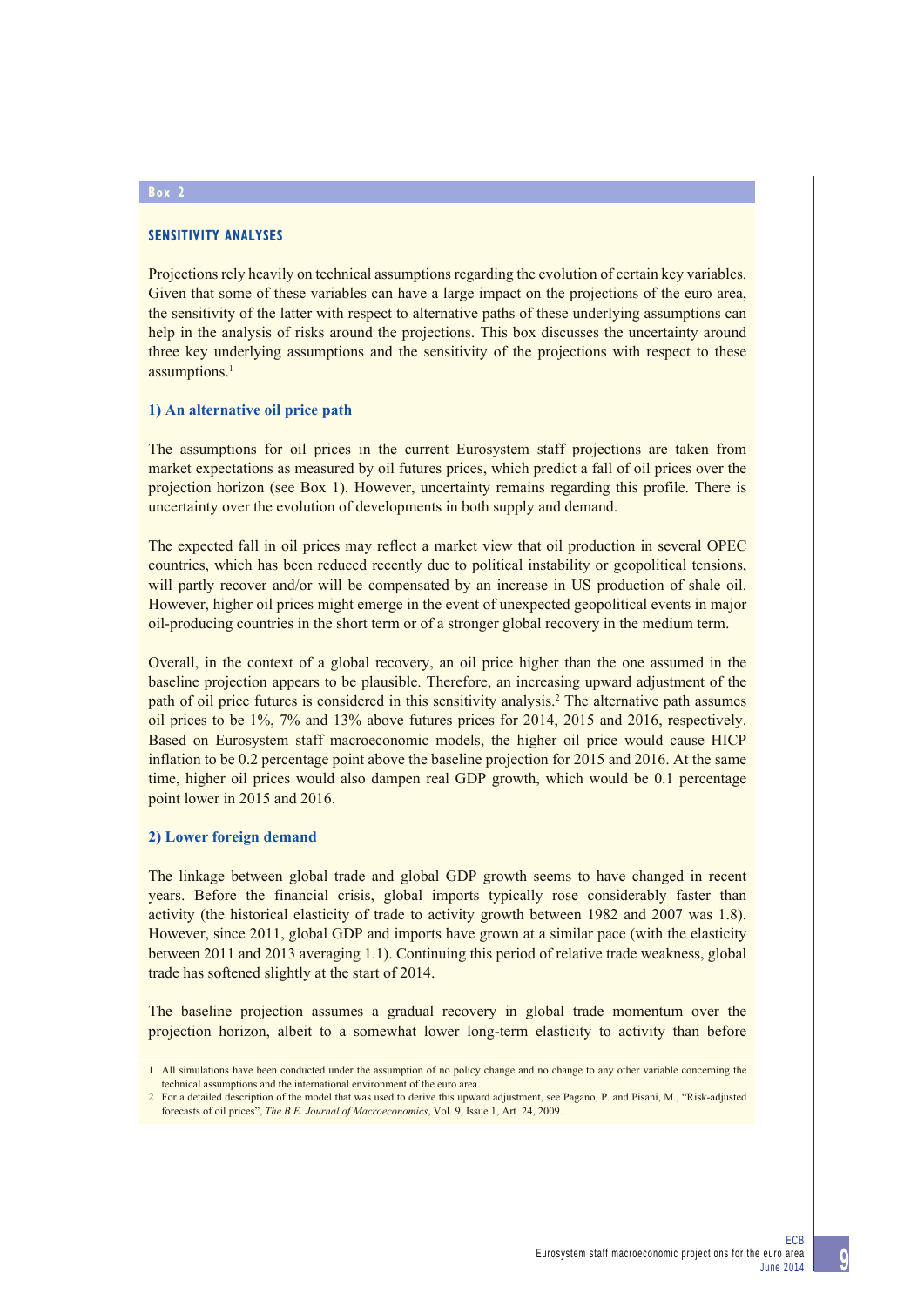the financial crisis. In this sensitivity analysis, the implications of a lower profile for global imports and euro area foreign demand are considered. It is assumed that global trade elasticity remains at a level similar to that in the recent past, i.e. at 1.1. This implies a reduction in the growth of euro area foreign demand of 0.3 percentage point in 2014 and 1.4 percentage points in both 2015 and 2016.

The results from Eurosystem staff macroeconomic models point to lower real GDP growth (-0.2 percentage point in 2015 and 2016) and lower HICP inflation in 2016 (-0.1 percentage point).

## **3) Additional fiscal consolidation**

As stated in Box 1, the fiscal policy assumptions include all policy measures that have already been approved by national parliaments or that have been specified in sufficient detail by governments and are likely to pass the legislative process. For most countries, the measures included in the baseline projection fall short of the fiscal consolidation requirements under the corrective and preventive arms of the Stability and Growth Pact. The commitment to comply with these requirements is broadly reflected in the 2014 stability programmes and in EU-IMF programme documents. However, the underlying measures to achieve these targets are often either missing or not sufficiently well specified. Accordingly, they are not taken into account in the baseline projection, especially over the period 2015-2016, which in most countries is not covered by the current budgets. It is therefore not only necessary but also likely that additional fiscal consolidation measures, as compared with those embedded in the baseline, will be adopted by most governments by 2016.

#### **Assumptions underlying the fiscal sensitivity analysis**

The fiscal sensitivity analysis takes as a starting point the "fiscal gap" between governments' budgetary targets and the baseline budget projections. Country-specific conditions and information in terms of both size and composition are used to gauge the likely additional fiscal consolidation. In particular, country-specific information aims to capture uncertainties surrounding fiscal targets, the likelihood of additional fiscal consolidation measures and the associated macroeconomic feedback effects.

On the basis of this approach, the additional consolidation for the euro area is assessed to be about 0.1% of GDP in 2014, while further additional measures are assessed to be likely in 2015 (about 0.4% of GDP) and somewhat fewer in 2016 (about 0.2% of GDP), bringing the cumulative amount of additional consolidation to around 0.7% of GDP by the end of 2016. As regards the composition of fiscal measures, the sensitivity analysis seeks to incorporate country and timespecific profiles of the most likely additional consolidation efforts. In this exercise, at the euro area aggregate level, fiscal consolidation is assessed to be tilted to the expenditure side of the budget, but it also includes increases in indirect and direct taxes and social security contributions.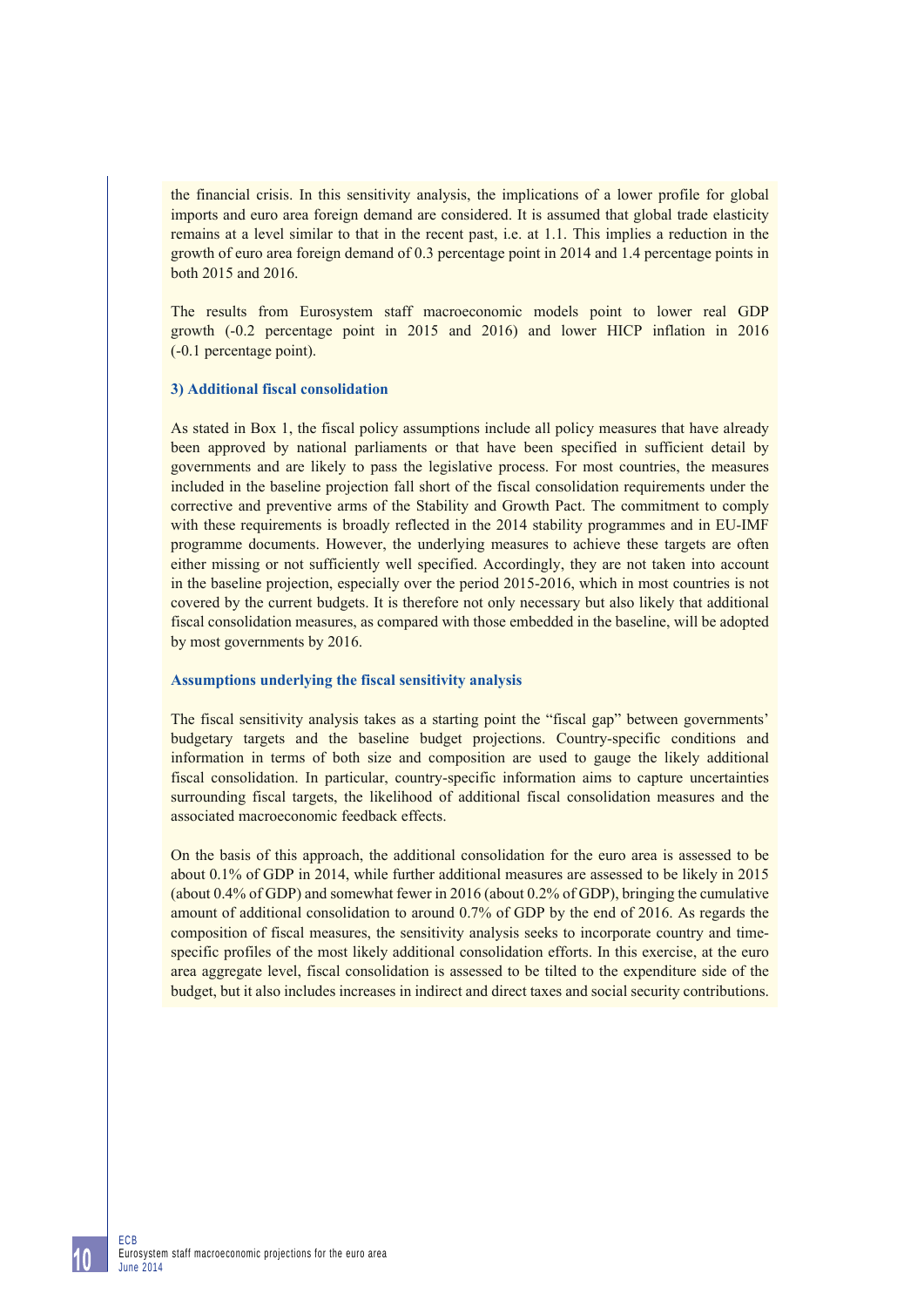| The estimated macroeconomic impact of additional fiscal consolidation on GDP growth and<br><b>HICP</b> inflation in the euro area |        |        |        |
|-----------------------------------------------------------------------------------------------------------------------------------|--------|--------|--------|
| (percentage of GDP)                                                                                                               |        |        |        |
|                                                                                                                                   | 2014   | 2015   | 2016   |
| Government budget targets <sup>1)</sup>                                                                                           | $-2.5$ | $-1.8$ | $-1.2$ |
| Baseline fiscal projections                                                                                                       | $-2.5$ | $-2.3$ | $-1.9$ |
| Additional fiscal consolidation (cumulative) <sup>2)</sup>                                                                        | 0.1    | 0.5    | 0.7    |
| Effects of additional fiscal consolidation (percentage points) <sup>3)</sup>                                                      |        |        |        |
| Real GDP growth                                                                                                                   | $-0.1$ | $-0.3$ | $-0.2$ |
| <b>HICP</b> inflation                                                                                                             | 0.0    | 0.1    | 0.0    |

1) Nominal targets, as included in the latest EU-IMF programme documents for the relevant countries and 2014 stability programme updates for the remaining countries. 2) Sensitivity analysis based on assessments by Eurosystem staff.

3) Deviations from the baseline in percentage points for real GDP growth and HICP inflation (both on an annual basis). The macroeconomic impact is simulated using the ECB's New Area-Wide Model.

## **Macroeconomic impact from additional fiscal consolidation**

The simulation results of the impact from the fiscal sensitivity analysis on real GDP growth and HICP inflation for the euro area using the ECB's New Area-Wide Model (NAWM<sup>3</sup>) are summarised in the table below.

The impact on real GDP growth from the additional fiscal consolidation is limited in 2014 but estimated to be at about -0.3 percentage point in 2015 and -0.2 percentage point in 2016. The impact on HICP inflation is estimated at around 0.1 percentage point in 2015.

The current analysis therefore points to some downside risks to the baseline projection for real GDP growth, especially in 2015 and 2016, since not all of the intended fiscal consolidation measures have been included in the baseline. At the same time, there are also small upside risks to inflation, as part of the additional consolidation is assessed to originate from increases in indirect taxes.

It should be stressed that this fiscal sensitivity analysis focuses only on the potential short-term effects of likely additional fiscal consolidation. While even well-designed fiscal consolidation measures often have negative short-term effects on real GDP growth, there are positive longerterm effects on activity that are not evident over the horizon of this analysis.4 Therefore, the results of this analysis should not be interpreted as calling into question the need for additional fiscal consolidation efforts over the projection horizon. Indeed, further consolidation efforts are necessary to restore sound public finances in the euro area. Without such consolidation, there is a risk that the pricing of sovereign debt could be adversely affected. Furthermore, effects on confidence may be negative, hindering the economic recovery.

<sup>3</sup> For a description of the New Area-Wide Model, see Christoffel, K., Coenen, G. and Warne, A., "The New Area-Wide Model of the euro area: a micro-founded open-economy model for forecasting and policy analysis", *Working Paper Series*, No 944, ECB, October 2008.

<sup>4</sup> For a more detailed analysis of the macroeconomic effects of fiscal consolidation, see the article entitled "Fiscal multipliers and the timing of consolidation", *Monthly Bulletin*, ECB, April 2014.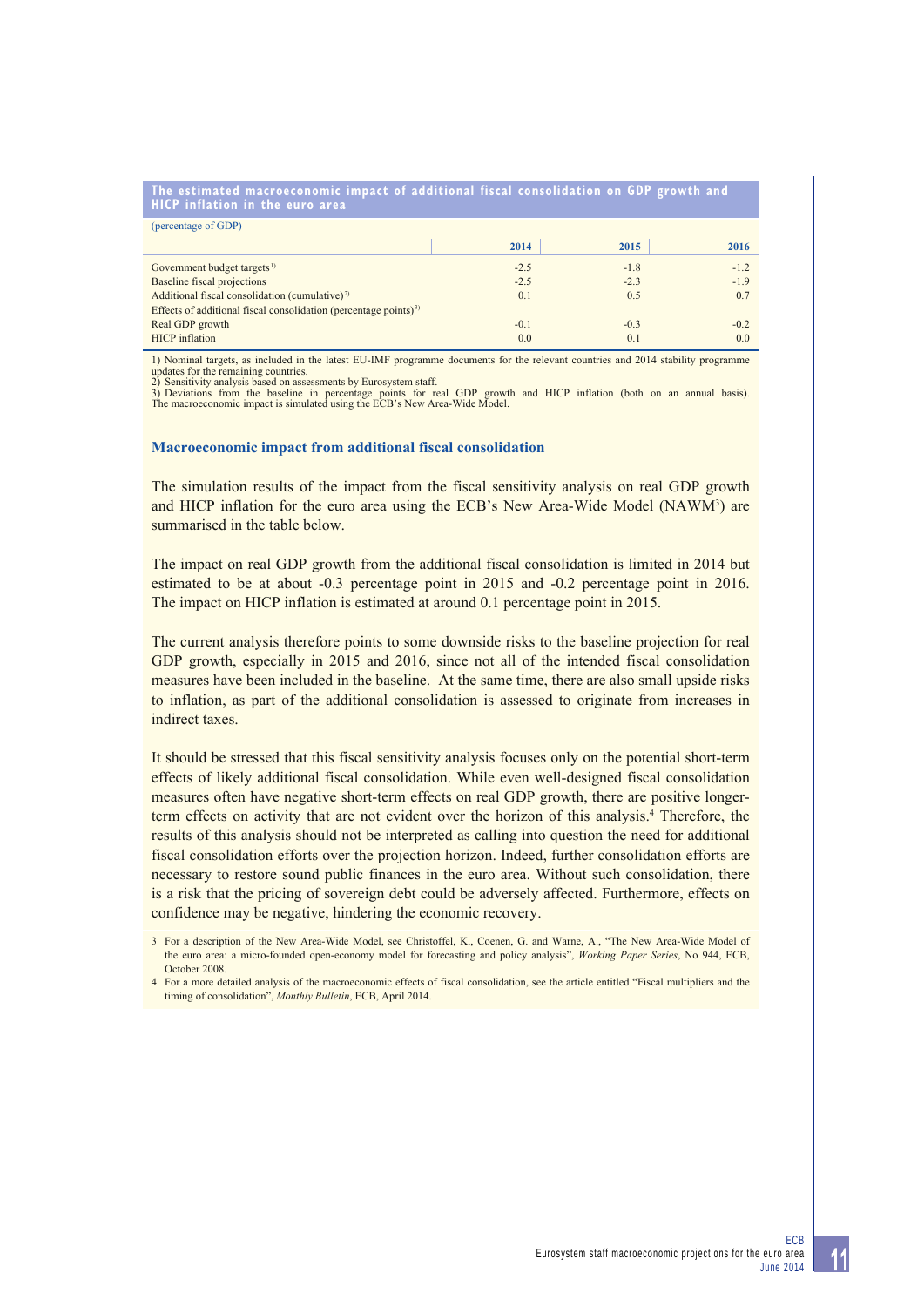#### **Box 3**

## **THE EURO AREA'S EXPOSURE TO THE CRISIS IN UKRAINE**

Concerns about a possible escalation of the tensions between Ukraine and Russia have increased lately. This box reviews the exposure of the euro area to Russia and Ukraine and describes the main channels through which the euro area could be affected should the crisis escalate further with the imposition of additional sanctions on Russia.

So far, the crisis has had a notable adverse impact on the Ukrainian and Russian economies but only a limited impact on the euro area economy. While euro area "hard" data appear to be largely unaffected, there is anecdotal evidence of possibly increased uncertainty related to the crisis. However, equity and commodity prices have so far remained relatively stable.

The main potential channels of adverse spillovers to the euro area are trade and financial linkages with Russia, rather than with Ukraine. The euro area imports a considerable amount of energy from Russia, with around 25% of its gas imports and almost 30% of oil imports coming from that country (see Charts A and B). Some euro area countries import gas almost exclusively from Russia. Russia and, to a lesser extent, Ukraine are also destinations for euro area exports. Around 5% of extra-euro area merchandise exports go to Russia, while extra-euro area merchandise exports to Ukraine amount to around 1% (see Chart C). In terms of financial exposure, the claims on Russia





Source: Eurostat.

Notes: Data for Cyprus and Malta are unavailable. Countries are ordered according to the percentage share of gas imports from Russia in their total gas imports.

#### Source: Eurostat.

Notes: Data for Estonia, Cyprus, Latvia, Luxembourg, Malta and Slovenia are unavailable. Countries are ordered according to the percentage share of oil imports from Russia in their total oil imports.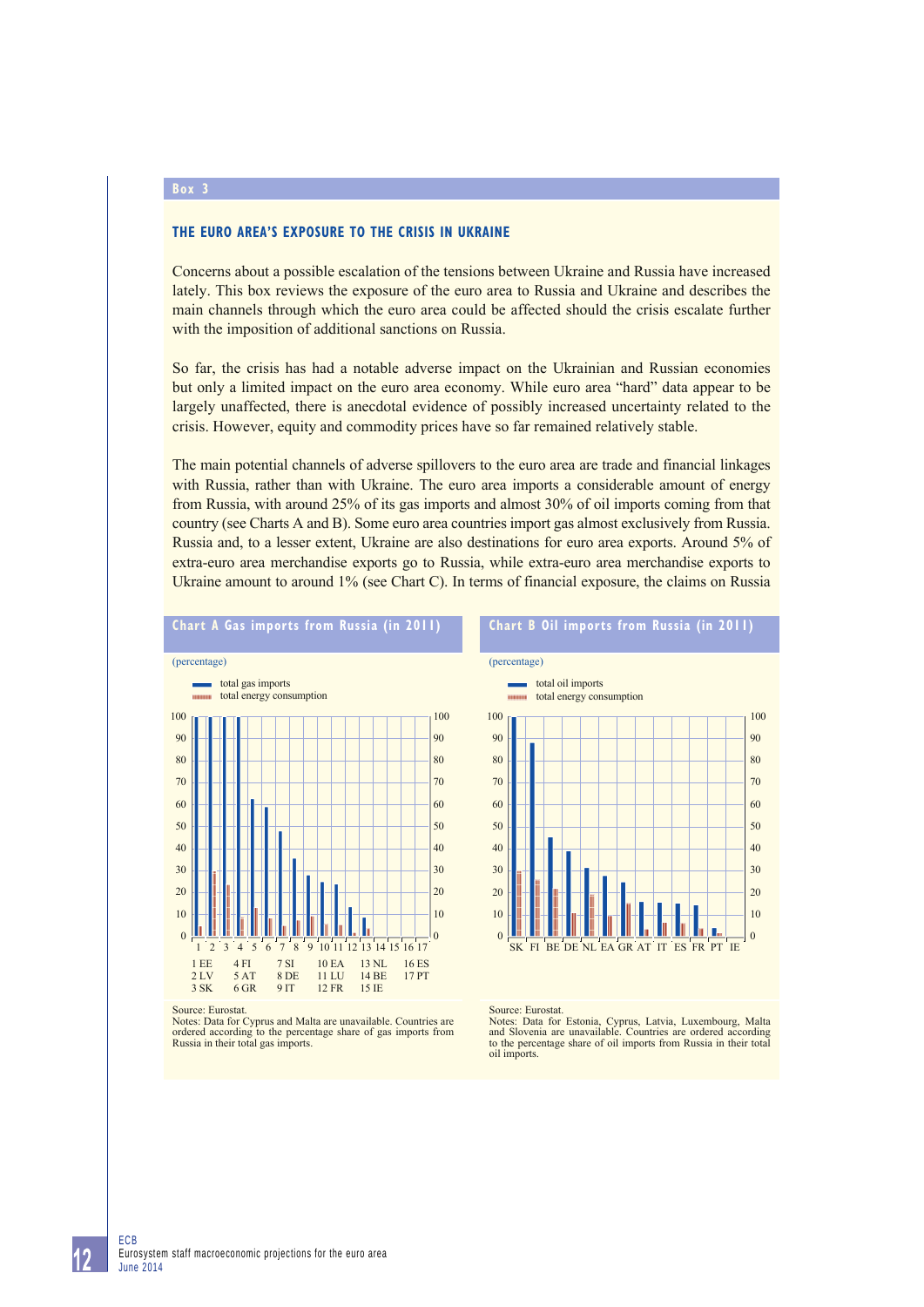

merchandise exports

**Chart D Foreign claims of selective euro area banks (by country) on Ukraine and** 

(percentage of GDP)

**Russia**



Sources: BIS consolidated banking statistics and ECB. Notes: Countries are ordered according to the foreign claims of euro area banks on Russia as a percentage of 2013 GDP. Data generally refer to 2013 Q4; only euro area countries that are reporting foreign claims of their banks against Russia and Ukraine are shown in the chart; France and the Netherlands have recently not reported their claims against Ukraine; latest data available from Austria are as of 2012 Q3. The euro area figure is indicative as it is based on country data at various points in time.

by euro area banks are equivalent to around 1% of euro area GDP (see Chart D). However, trade and financial linkages exhibit large heterogeneity across euro area countries.

The potential adverse impact from an escalation of the conflict on the euro area economy depends on the type of sanctions imposed by the European Union and the United States on Russia and the retaliatory measures likely to be adopted by Russia. While the specifics of such sanctions are uncertain, such sanctions could lead to a rise in oil prices, a decline in Russia's exports to the euro area, with adverse effects on activity in Russia, and capital outflows leading to a depreciation of the rouble. Unfavourable effects for the euro area could also stem from a drop in equity prices and a fall in confidence as agents become concerned about the intensity of the crisis and its implications.

In the euro area, these channels would likely dampen GDP mainly through the impact on trade and oil prices. At the same time, higher oil prices would lead to higher HICP inflation in the euro area than entailed in the baseline.

In the light of euro area countries' disparate trade exposures and financial links to Russia and Ukraine, any impact from the crisis would be heterogeneous, with those countries that are most exposed to Russia and Ukraine, such as the Baltic States, experiencing the largest adverse impacts.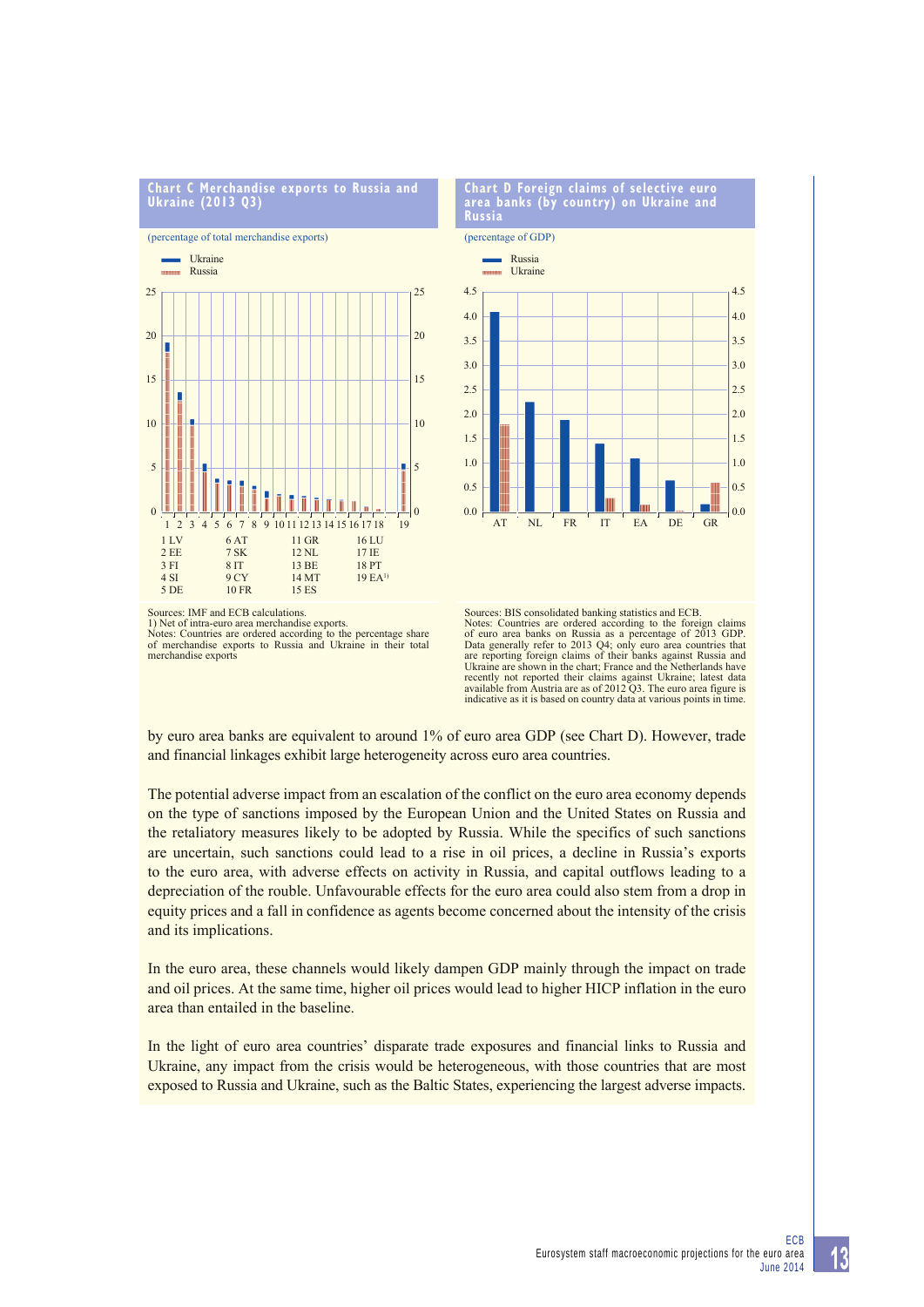There may also be a negative impact on some euro area countries as a result of indirect effects from adversely affected third countries, for instance in eastern Europe. Sectors and industries specifically important to some euro area countries, such as agriculture, food, real estate, tourism and certain banking sectors, might be particularly affected by a prolonged or escalated crisis. Finally, those euro area countries that import a large share of their gas and oil from Russia would be particularly negatively affected by a potential disruption in energy supplies from that country.

## **Box 4**

#### **FORECASTS BY OTHER INSTITUTIONS**

A number of forecasts for the euro area are available from both international organisations and private sector institutions. However, these forecasts are not strictly comparable with one another or with the Eurosystem staff macroeconomic projections, as they were finalised at different points in time. Additionally, they use different (partly unspecified) methods to derive assumptions for fiscal, financial and external variables, including oil and other commodity prices. Finally, there are differences in working day adjustment methods across different forecasts (see the table below).

In the forecasts currently available from other institutions, euro area real GDP growth in 2014 is projected to be slightly higher than entailed in the Eurosystem staff projections. Projections for real GDP growth in 2015 and 2016 are similar or slightly lower than the Eurosystem staff projections. As regards inflation, the forecasts from most other institutions point to average annual HICP inflation in 2014 and 2015 close to or slightly higher than the Eurosystem staff projections. HICP inflation in 2016 is expected to average between 1.3% and 1.7% according to the other available projections, compared with 1.4% in the Eurosystem staff projection. At present, all available forecasts are inside the ranges of the Eurosystem projections, which are indicated in the table.

| (annual percentage changes)          |                 |               |                   |               |                       |               |               |  |
|--------------------------------------|-----------------|---------------|-------------------|---------------|-----------------------|---------------|---------------|--|
|                                      | Date of release |               | <b>GDP</b> growth |               | <b>HICP</b> inflation |               |               |  |
|                                      |                 | 2014          | 2015              | 2016          | 2014                  | 2015          | 2016          |  |
| Eurosystem staff projections         | June 2014       | 1.0           | 1.7               | 1.8           | 0.7                   | 1.1           | 1.4           |  |
|                                      |                 | $[0.6 - 1.4]$ | $[0.6 - 2.8]$     | $[0.5 - 3.1]$ | $[0.6 - 0.8]$         | $[0.5 - 1.7]$ | $[0.6 - 2.2]$ |  |
| <b>European Commission</b>           | May 2014        | 1.2           | 1.7               | -             | 0.8                   | 1.2           |               |  |
| <b>OECD</b>                          | May 2014        | 1.2           | 1.7               | -             | 0.7                   | 1.1           |               |  |
| Euro Zone Barometer                  | May 2014        | 1.2           | 1.6               | 1.6           | 0.8                   | 1.2           | 1.7           |  |
| <b>Consensus Economics Forecasts</b> | May 2014        | 1.1           | 1.4               | 1.6           | 0.8                   | 1.3           | 1.5           |  |
| Survey of Professional Forecasters   | May 2014        | 1.1           | 1.5               | 1.7           | 0.9                   | 1.3           | 1.5           |  |
| <b>IMF</b>                           | April 2014      | 1.2           | 1.5               | 1.5           | 0.9                   | 1.2           | 1.3           |  |

#### **Comparison of forecasts for euro area real GDP growth and HICP inflation**

Sources: European Commission's European Economic Forecast, Spring 2014; IMF World Economic Outlook, April 2014; OECD<br>Economic Outlook, May 2014; Consensus Economics Forecasts; MJEconomics; and the ECB's Survey of Professio Notes: The European Commission and the IMF report annual growth rates, whereas the European Commission and the IMF report annual growth rates, whereas the European Commission and the IMF report annual growth rates that are annum. Other forecasts do not specify whether they report working day-adjusted or non-working day-adjusted data.

**14**